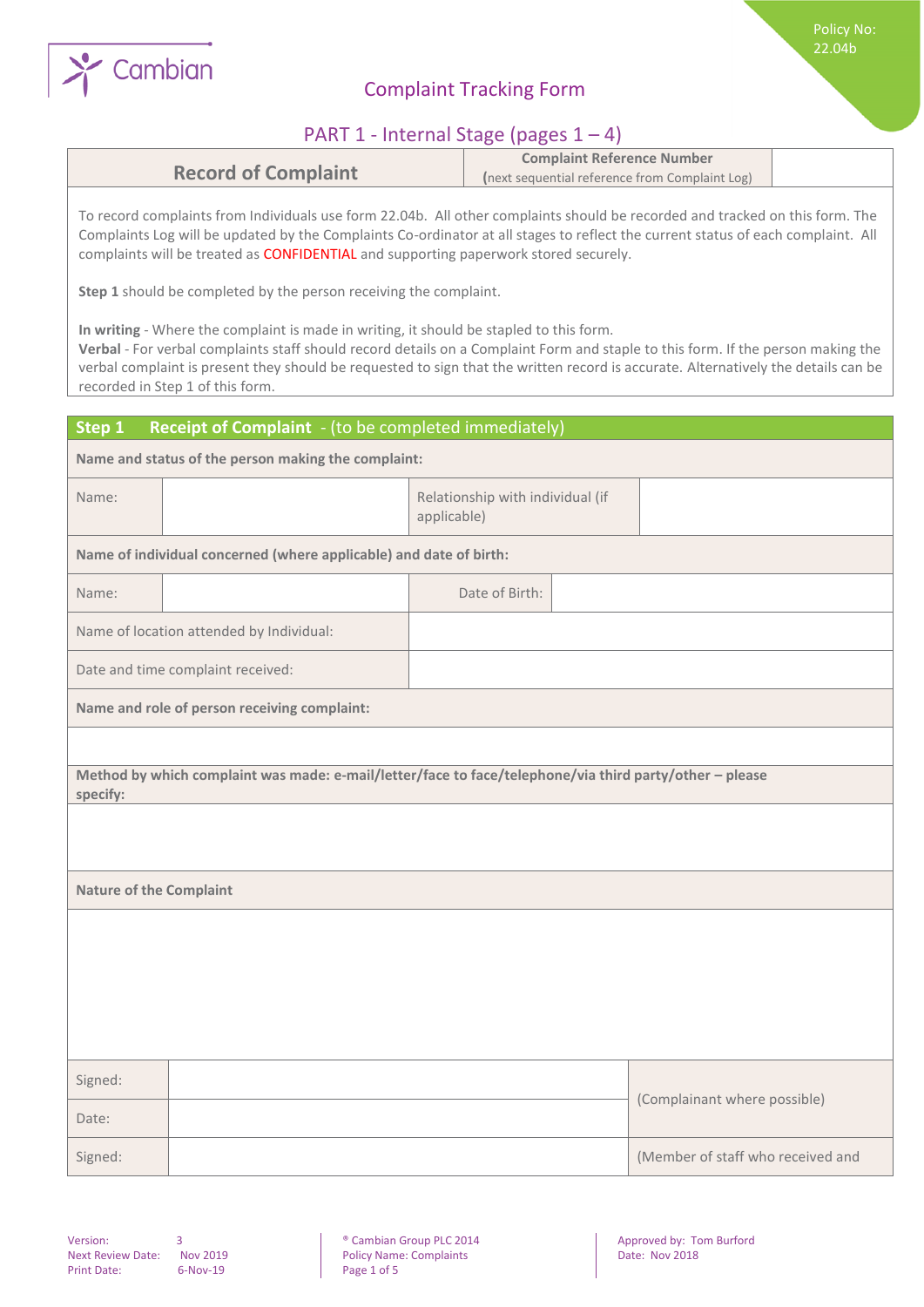

## Complaint Tracking Form

Policy No: 22.04b

Date: and the complaint) and the complaint of the complaint of the complaint of the complaint of the complaint

### (Now complete Step 2 inserting 'none' if no attempt has been made to resolve informally)

### **Step 2 - Initial Action –** (to be completed within 3 working days)

The following action has been taken in an attempt to resolve the complaint. The person making the complaint \*is/is not (\*delete as appropriate) happy with this.

Action taken:

| Signed: |                                   |  |
|---------|-----------------------------------|--|
| Date:   | (Complainant where possible)      |  |
| Signed: | (Member of staff who received and |  |
| Date:   | recorded the complaint)           |  |

#### Pass the Form and any supporting paperwork to the Complaints Co-ordinator

| Step 3 - Complaint Co-ordinator to Action (to be completed within 1 working day)                                                                                                                           |                                                           |                                                                                                            |  |  |
|------------------------------------------------------------------------------------------------------------------------------------------------------------------------------------------------------------|-----------------------------------------------------------|------------------------------------------------------------------------------------------------------------|--|--|
|                                                                                                                                                                                                            | This form was passed to (name of Complaints Co-ordinator) |                                                                                                            |  |  |
| At (time)                                                                                                                                                                                                  |                                                           | on (date)                                                                                                  |  |  |
| Signed (Member of staff at Step 2 above)                                                                                                                                                                   |                                                           |                                                                                                            |  |  |
| Details of the complaint have been added to the Complaints log and the next<br>sequential reference number allocated to this complaint on (enter date)                                                     |                                                           |                                                                                                            |  |  |
| The complaint has been resolved and Complaints Letter 1 has been sent to Complainant and is now closed. All paperwork filed<br>in the central confidential Complaints File and the Complaints log updated. |                                                           |                                                                                                            |  |  |
| or                                                                                                                                                                                                         |                                                           |                                                                                                            |  |  |
|                                                                                                                                                                                                            |                                                           | The complaint could not be resolved and Complaint Letter 2 has been sent to Complainant. Proceed to Step 4 |  |  |
|                                                                                                                                                                                                            | Signed (Complaints Co-ordinator):                         |                                                                                                            |  |  |

| <b>Step 4 - Internal Investigation</b> (to be completed within 5 working days) |  |
|--------------------------------------------------------------------------------|--|
| Name of the member of staff identified to look into this complaint is:         |  |
| Position held:                                                                 |  |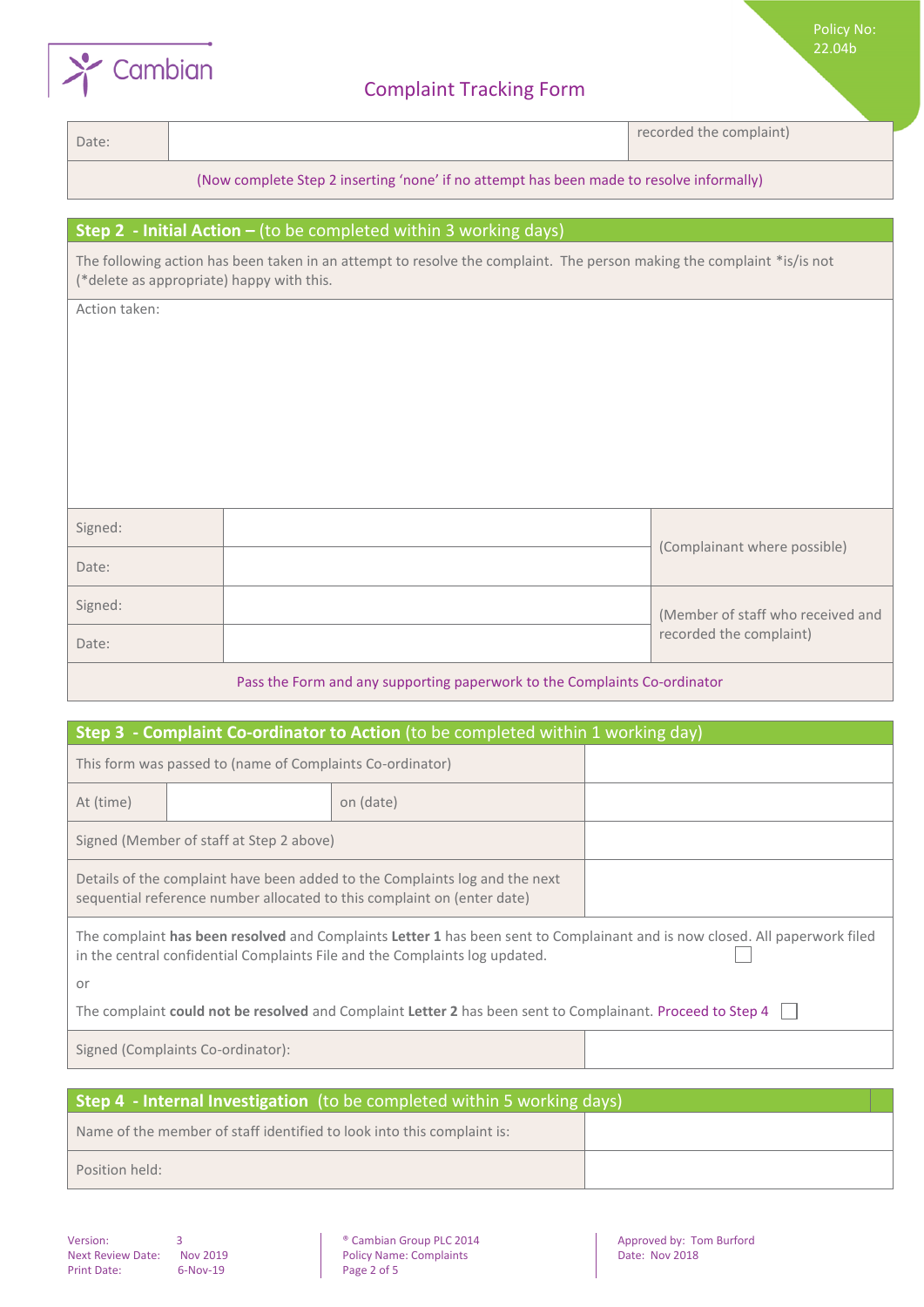

This person was informed on (enter date):

## **Step 5 Internal Investigation Findings** (to be completed within 1 working day)

Having looked into this complaint, my findings are as follows:

|                                                                                                      | <b>OR</b> |       |  |  |
|------------------------------------------------------------------------------------------------------|-----------|-------|--|--|
| Having looked into this complaint, my findings are identified in my report, which is attached.       |           |       |  |  |
| Signed: (Person looking into the complaint)                                                          |           | Date: |  |  |
| This form should now be passed back to the Complaints Co-ordinator                                   |           |       |  |  |
| The complainant has been notified verbally and in writing of the findings using Complaints Letter 3  |           |       |  |  |
| Signed Complaints co-ordinator)                                                                      |           | Date: |  |  |
| Chan C – Dinnen Compulsto sition Chan C, Chan 7 on Chan Q subisionion anglice (within 1 weeking dev) |           |       |  |  |

#### **Step 6 Please Complete either Step 6, Step 7 or Step 8 whichever applies** (within 1 working day)

The findings have been accepted by the complainant and the matter has now been closed.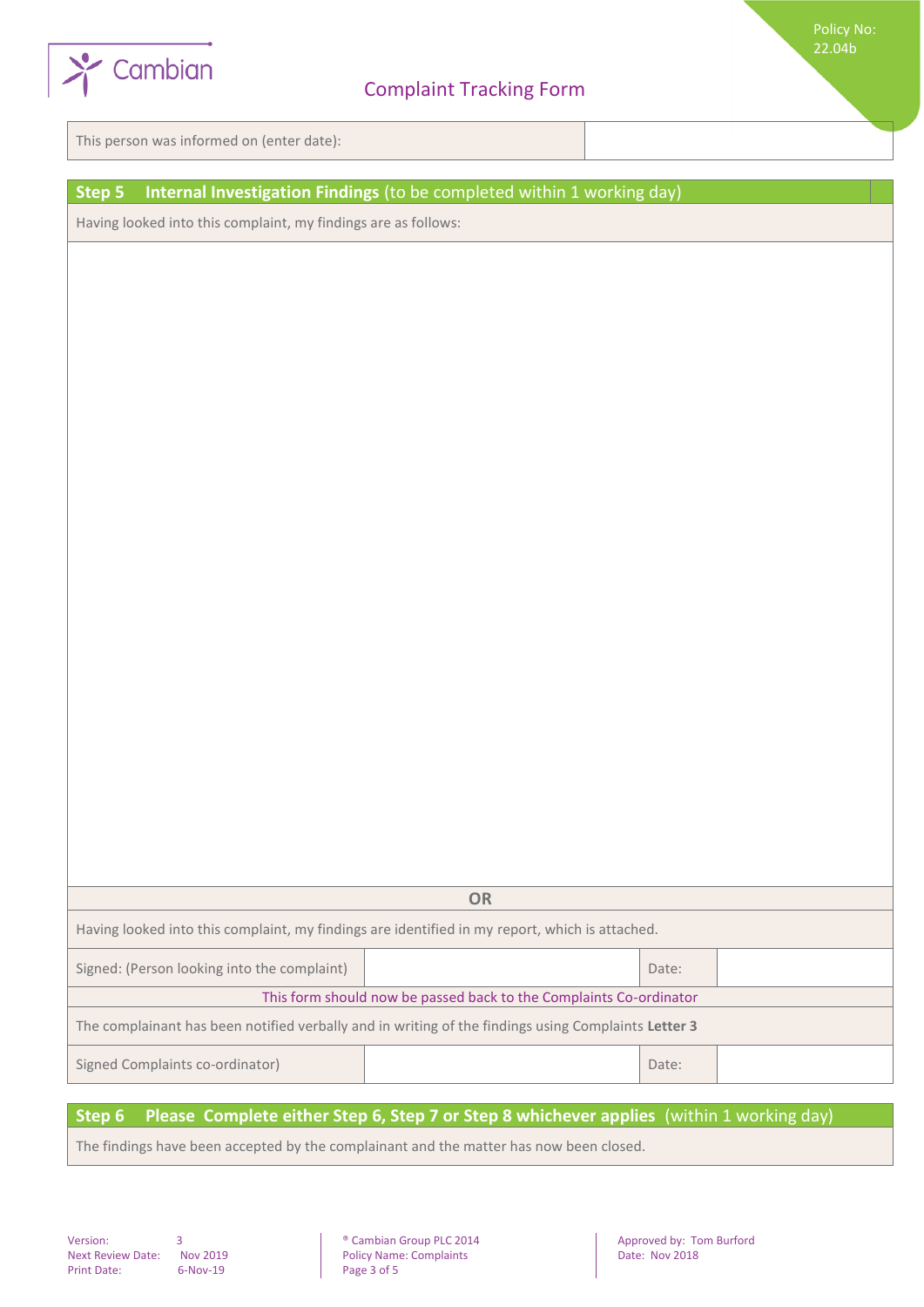

# Complaint Tracking Form

Signed (Complaints co-ordinator): Date: Date: Date: Date: Date: Date: Date: Date: Date: Date: Date: Date: Date: Date: Date: Date: Date: Date: Date: Date: Date: Date: Date: Date: Date: Date: Date: Date: Date: Date: Date: Da

Policy No: 22.04b

| Please Complete either Step 6, Step 7 or Step 8 whichever applies<br>Step 7                                                                                                                 |  |       |  |  |
|---------------------------------------------------------------------------------------------------------------------------------------------------------------------------------------------|--|-------|--|--|
| The findings have <b>NOT</b> been accepted by the complainant. I have decided to repeat steps $4 - 6$ and have nominated the<br>following member of staff to look again into the complaint. |  |       |  |  |
| Reasons given by complainant for not accepting the outcome (including outcome sought, if known)                                                                                             |  |       |  |  |
|                                                                                                                                                                                             |  |       |  |  |
|                                                                                                                                                                                             |  |       |  |  |
|                                                                                                                                                                                             |  |       |  |  |
|                                                                                                                                                                                             |  |       |  |  |
|                                                                                                                                                                                             |  |       |  |  |
|                                                                                                                                                                                             |  |       |  |  |
|                                                                                                                                                                                             |  |       |  |  |
| Complaints Letter 4 has been sent to the complainant                                                                                                                                        |  |       |  |  |
| Signed (Complaints co-ordinator)                                                                                                                                                            |  | Date: |  |  |
|                                                                                                                                                                                             |  |       |  |  |
| Please Complete either Step 6, Step 7 or Step 8 whichever applies<br>Step 8                                                                                                                 |  |       |  |  |
| The findings have not been accepted by the complainant and I have decided to pass the complaint and all related paperwork to<br>the Operations Director/ for further action.                |  |       |  |  |
| Reasons given by Complainant for not accepting the outcome (including outcome sought, if known) and the stated grounds for<br>the appeal:                                                   |  |       |  |  |

| Complaints Letter 5 has been sent to the Complainant                                      |  |       |       |  |
|-------------------------------------------------------------------------------------------|--|-------|-------|--|
| Signed (complaint co-ordinator):                                                          |  | Date: |       |  |
| All complaint paperwork received by Operations Director - COMPLAINT FORM PART 2 COMMENCED |  |       |       |  |
| Name and Signature:                                                                       |  |       | Date: |  |